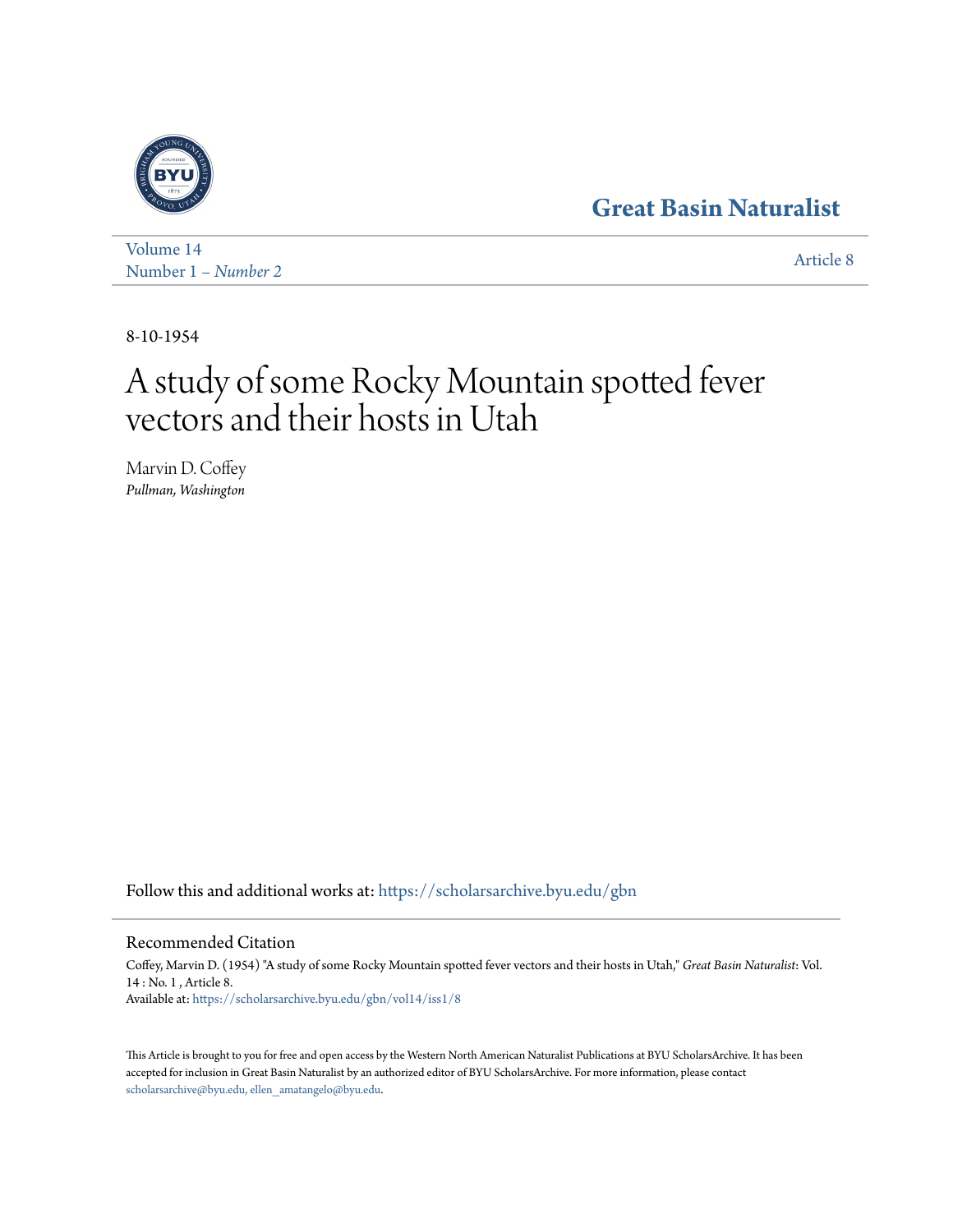# A STUDY OF SOME ROCKY MOUNTAIN SPOTTED FEVER VECTORS AND THEIR HOSTS IN UTAH<sup>(1)(2)</sup>

#### MARVIN D. COFFEY Pullman, Washington

In Utah, spotted fever has been known in an endemic state since 1908. Although this is true, few workers have been drawn to study the vectors responsible for the transmission of this disease. From 1934 to 1952 there has been an average of 12.3 cases of spotted fever per year in Utah and a 17.5 case fatality average. Published distributional records of ticks which have been implicated as vectors of Rocky Mountain spotted fever in Utah are listed by Cooley (1938 and 1946), Cooley and Kohls (1944), Davis (1941 and 1943), Jelli son (1945), Bishop and Trembley (1945), Hunter and Bishop (1911), Kohls and Parker (1948), Stanford (1934), Woodbury and Hardy (1948), and Edmunds (1951). The latter's work is the most recent distributional study. It included, however, a taxonomic and distributional study of all the ticks of Utah.

This study was made with special reference to the tick vectors of spotted fever in Utah, their hosts, and their distribution. Data from the literature is included, with the new records herein reported in order to give a more complete picture.

To the men and institutions who aided this study the author would like to express his sincere appreciation. The study was in part supported by a research grant from the Microbiological Institute of the National Institutes of Health, United States Department of Health, Education, and Welfare. Dr. Vasco M. Tanner, Brigham Young University, made available certain facilities in the department of Zoology and Entomology for the study; Mr. John Wright of the Utah State Department of Health furnished data concerning the incidence and distribution of spotted fever in Utah and Mr. Glen M. Kohls, Rocky Mountain Laboratory, Hamilton, Montana gave assistance in the corroboration and determination of some specimens. Thanks also are due to my co-workers in the collection of many of the specimens, Mr. Dorald M. Allred, The University of Utah, and

<sup>(1)</sup> Contribution No. 139 from the Dept. of Zoology and Entomology, Brigham Young University.<br>(2) This study was in part supported by funds from the National Institutes of Health, United States<br>Department of Health, Educati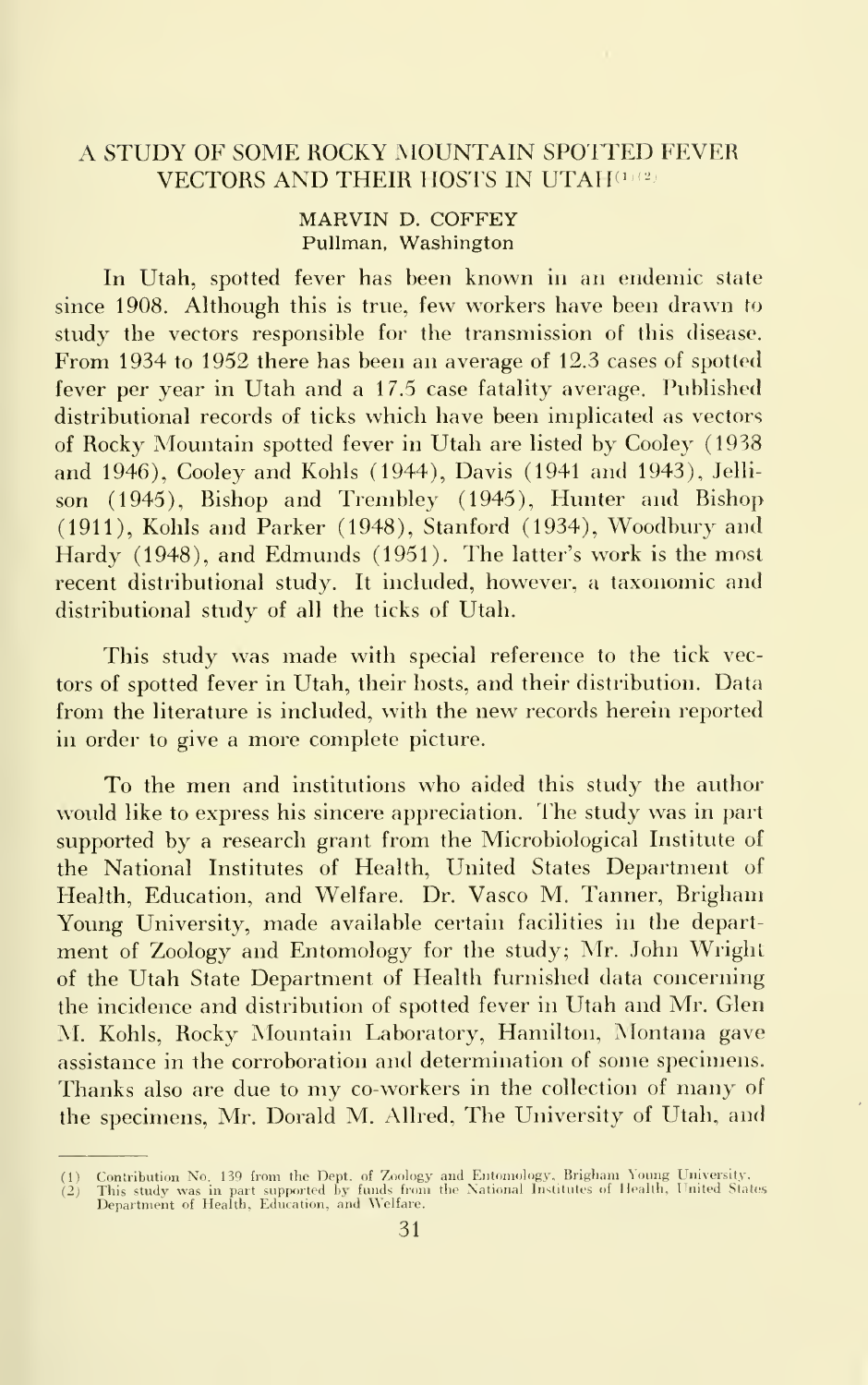Mr. Merlin L. Killpack, Roosevelt (Utah) Union High School, as well as numerous fellow students who gave assistance. I am especially indebted to Dr. D Elden Beck of the Brigham Young University. It was under his supervision that this research project was directed.

In Utah six species of ticks are found which have been shown to be capable<sup>3</sup> or potential<sup>4</sup> vectors of spotted fever. *Dermacentor* andersoni Stiles is the only tick found in Utah which readily bites man. This tick and *Haemaphysalis leporis-palustris* (Packard), a proven vector in nature, are herein classified as capable. Potential vectors include Dermacentor parumapertus Banks, Dermacentor albipictus (Packard), Rhipicephalis sanguineus (Latreille), and Ornithodoros parkeri Cooley. The latter three have never been considered very important in spotted fever transmission, but because of experimental evidence they are included here. D. parumapertus similarly has not received much attention, but due to its abundance and its overlapping the range of *D. andersoni* (with some common hosts) in some parts of Utah, it must be considered as an important potential vector.

This study represents over eight hundred collection records (lots) for the State of Utah. It has involved several thousand specimens' taken from forty-nine species of mammals and one species of bird.

The majority of collections represent new geographical distri bution areas for both vector and host. Each tick collection has been treated separately, listed from the specific host on which it was found and identified with the county collected in.

The designation, "Dermacentor sp.," refers only to nymphs and larvae of that genus. Due to the extreme difficulty in taxonomic separation with regard to some of the immature stages of ticks in the genus *Dermacentor*, specific designation has not been possible.

In the lists shown below, all references to records from the litera ture are indicated by the author's names and date of publication appearing in paranthesis under county reference. Oil other records may be considered as new.

<sup>(3)</sup> By capable is meant those ticks which in nature have been shown to possess the rickettsia and/or<br>are known to transmit the divease.<br>(4) By potential is meant those ticks which have only been shown experimentally in the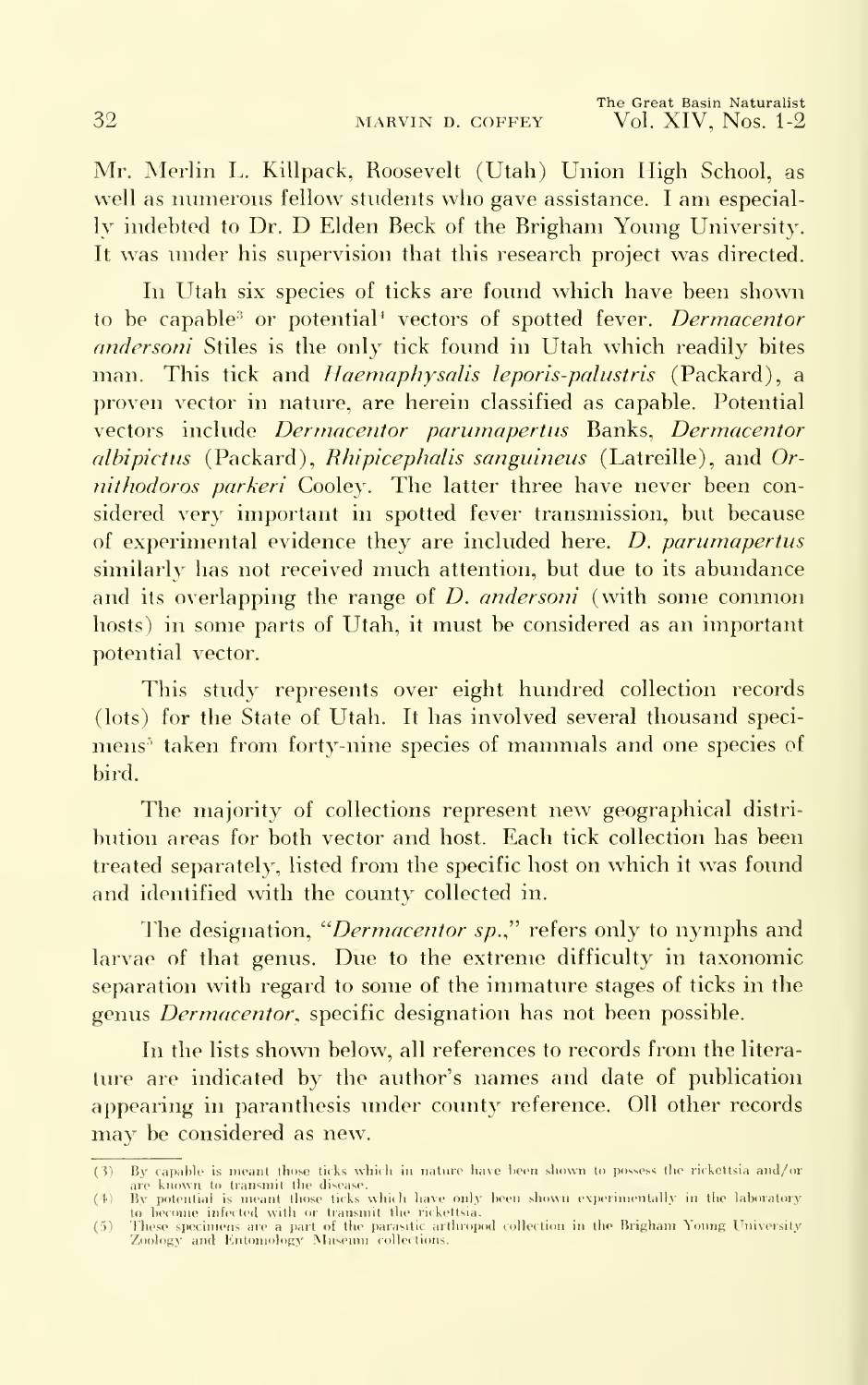# HOST LIST AND DISTRIBUTION OF ROCKY MOUNTAIN SPOTTED FEVER VECTORS IN UTAH

#### 1. Dermacentor andersoni Stiles

GEOGRAPHIC DISTRI-BUTION BY COUNTY

| Erethizon dorsatum: |  |
|---------------------|--|
| Lepus americanus:   |  |
| L. californicus:    |  |
| L. townesendii:     |  |
| $Lynx$ rufus:       |  |
| Man:                |  |
|                     |  |

Daggett, Duchesne, Rich, Sevier, Uintah, Utah, Wayne. Wasatch. Juab, Kane, Utah. Daggett, Utah, Wasatch. Uintah. Cache, Daggett, Duchesne, Garfield, Grand, Millard, Rich, San Juan, Tooele, Uintah, Utah, Wasatch, Washington.

Odocoileus hemionus: Sanpete, Utah. Horse: Duchesne. Peromyscus maniculatus: Utah. Sheep: Duchesne, Wasatch.

Edmunds (1948 and 1951) reports this tick as occurring in the following counties: "Box Elder, Cache, Davis, Duchesne, Emery, Garfield, Iron, Kane, Salt Lake, San Juan, Summit, Sanpete, Tooele, Utah, Uintah, Wasatch, Washington, and Wayne. Without indicating collection localities he lists the following hosts for D. andersoni: cattle, chipmunks (numerous species), horse, man, pocket gopher, porcupine, rabbits (numerous species)."

2. Dermacentor parumapertus Banks

| Dipodomys merriami:<br>$D.$ ordii:<br>Lepus californicus: | Washington.<br>Juab.<br>Beaver, Box Elder, Iron, Juab,<br>Juab (Stanford 1934),                                       |
|-----------------------------------------------------------|-----------------------------------------------------------------------------------------------------------------------|
|                                                           | Kane (Edmunds 1951), Millard,<br>Sanpete, Sevier, Tooele, Tooele<br>(Edmunds 1951), Utah, San<br>Juan (Edmunds 1951). |
| L. townsendii:                                            | Wasatch.                                                                                                              |
| Perognathus parvus:                                       | Juab.                                                                                                                 |
| Peromysucus maniculatus:                                  | Utah.                                                                                                                 |
| Sylvilagus nuttallii:                                     | Utah.                                                                                                                 |
| Sylvilagus sp.:                                           | Kane (Edmunds 1951).                                                                                                  |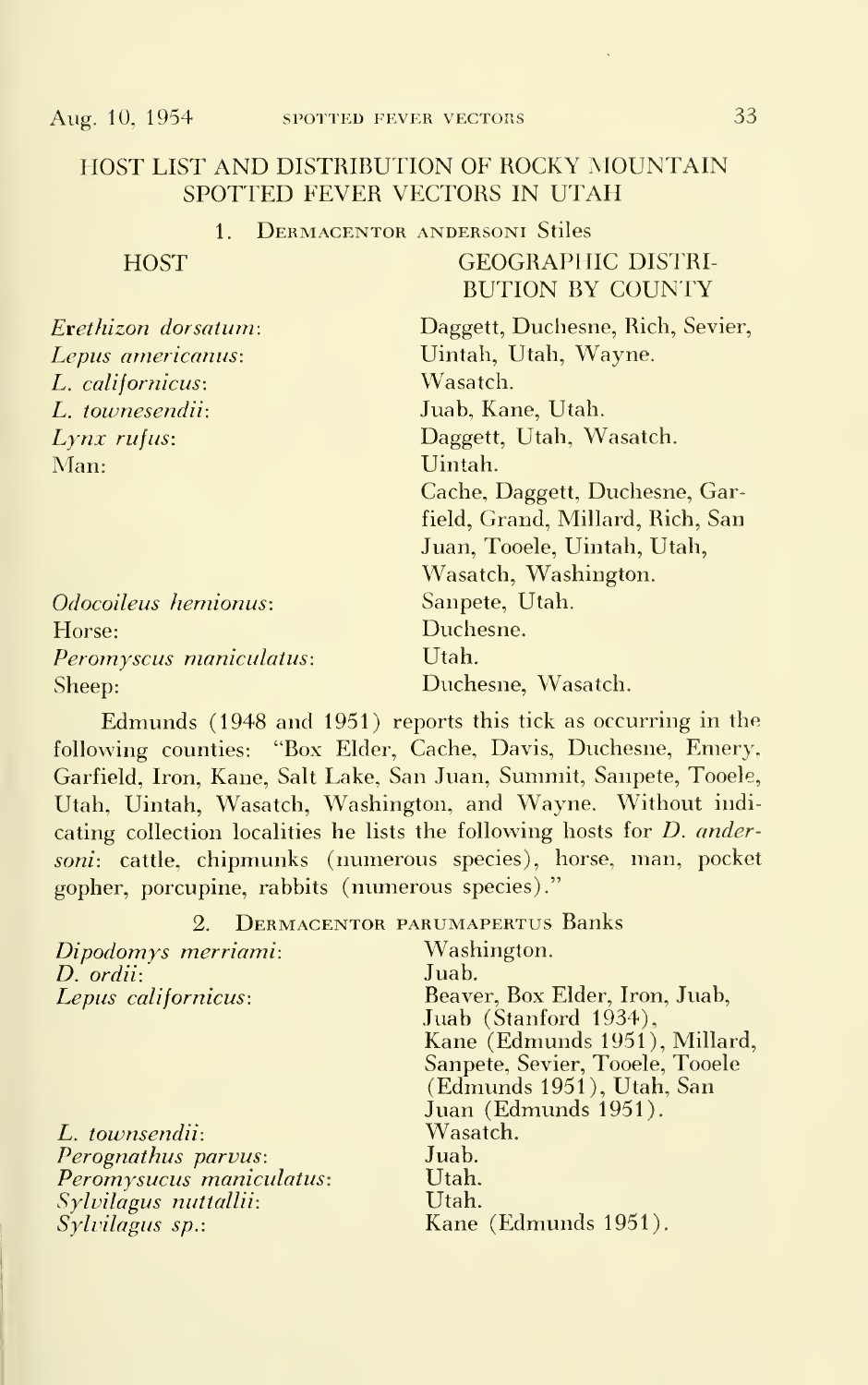#### 3. Dermacentor albipictus (Packard)

Antilocapra americana: Cervus canadensis: Horse: Odocoileus hemionus:

Daggett (Edmunds 1951).<br>Cache. Garfield (Edmunds 1951). Cache (Edmunds 1951), Millard, Sanpete.

#### 4. Dermacentor sp.

Citellus armatus:

C. lateralis:

Citellus leucurus: C. variegatus:

Cynomys leucurus:  $Cynomys sp.$  (burrow): Dipodomys deserti: D. merriami: D. microps:

D. ordii:

Eutamias dorsalis: E minimus: E. quadrivittatus: Lepus californicus:

L. americanus: L. townsendii: Marmota flaviventris: Microdipodops megacephalus: Microtis longicaudus: Microtis sp.: Mustela erminea: Man: Neotoma cinerea: N. lepida: Oberholseria chlorura (bird)

Cache, Rich, Summit, Utah Wasatch. Daggett, Duchesne, Kane, Rich, Sanpete, Sevier. Box Elder, Kane, Utah, Wayne. Garfield, San Juan, Sanpete, Sevier, Utah, Wayne. Rich. Daggett. Washington. Washington. Box Elder, Juab, Sevier, Utah, Washington, Beaver, Box Elder, Daggett, Duchesne, Grand, Juab, Kane, Sevier, Uintah, Utah, Duchesne, Garfield, Utah. Duchesne, Rich, SanJuan,Sevier. Daggett, Duchesne, Utah. Beaver, Box Elder, Garfield, Iron, Juab, Kane, Millard, Uintah, Utah. Wasatch. Uintah, Daggett. Cache, Duchesne, Garfield, Utah. Beaver. Cache, Daggett, Sanpete. Rich, Sevier, Wasatch. Daggett. Daggett. Daggett, Tooele. Garfield, Kane, Piute, Sanpete. Box Elder, Tooele.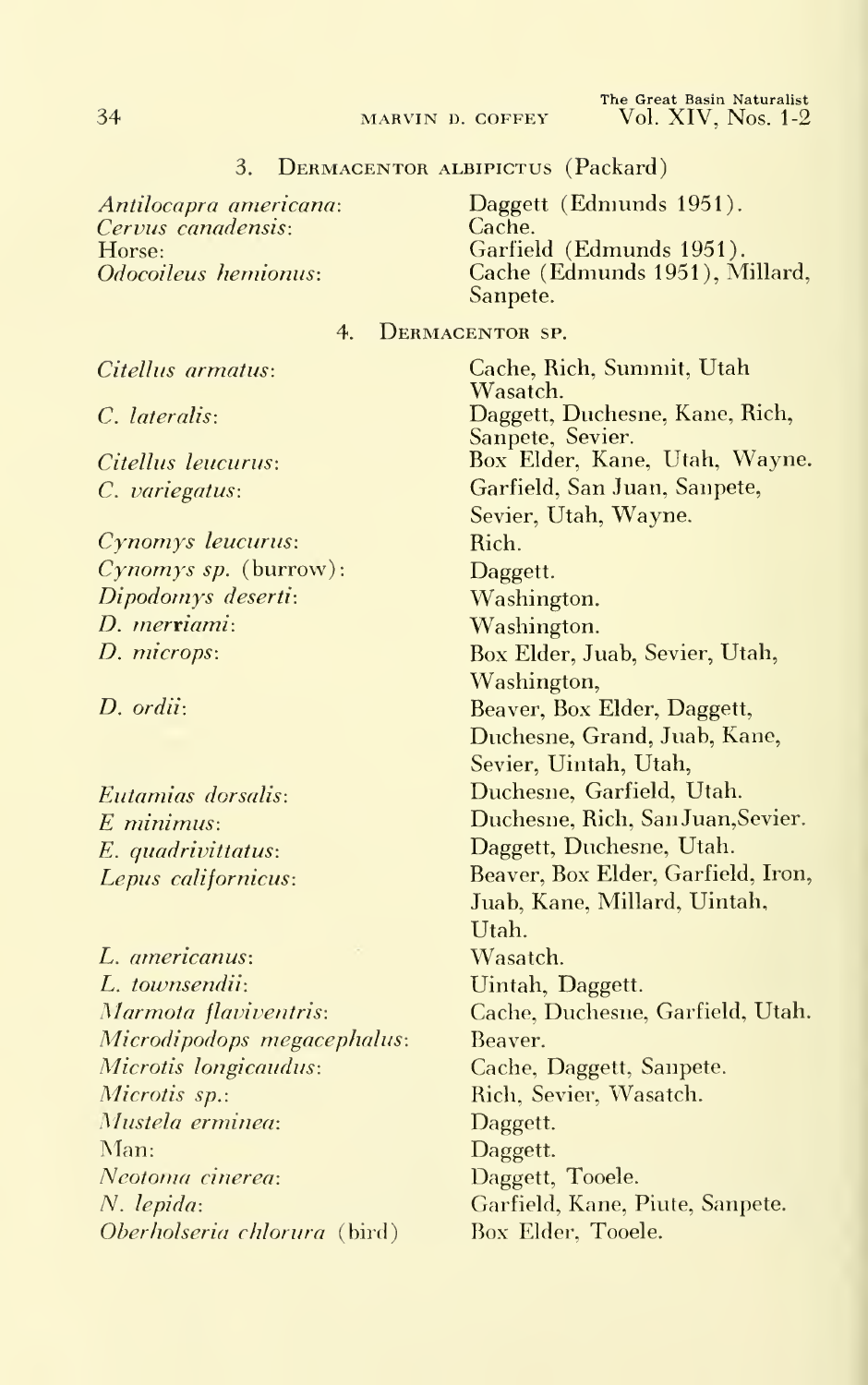Onychomys leucogaster: Ochotona princeps: Perognathus parvus:

P. longimembris:

P. formosus: Perognathus sp.: Peromyscus crinitis: P. eremicus: P. maniculatus:

P. truei:

Rattus norvegicus: Reithrodontomys megalotis: Sciurus aberti: Sylvilagus sp.: S. auduboni: S. nuttaUii: Thomomys bottae: Zapus princeps:

5. Haemaphysalis leporis-palustris (Packard)

Citellus variegatus: Lepus californicus:

L. townsendii: Neotoma cinerea: Oberholseria chlorura (Bird): Sylvilagus sp.:

S. auduboni:

S. idahoensis:

S. nuttallii:

Box Elder. Wayne.

Beaver, Box Elder, Juab, Rich, Sevier, Tooele, Utah. Box Elder, Juab, Sevier, Washington. Garfield, Juab. Box Elder. Box Elder, Daggett. Iron, Washington. Beaver, Box Elder, Cache, Daggett, Duchesne, Garfield, Juab, Kane, Morgan, Piute, Rich, Sanpete, Sevier, Summit, Tooele, Uintah, Utah, Wasatch, Wayne. Beaver, Daggett, Duchesne, Piute, Uintah, Utah, Washington. Utah. Tooele, Utah. San Juan. Wayne, Summit, Kane, Daggett. Daggett, Duchesne, Washington. Box Elder, Sanpete, Utah. Washington. Daggett, Utah, Wasatch.

Utah. Beaver, Box Elder, Garfield, Iron, Juab, Millard, Piute, Sevier, Tooele, Utah, Wasatch, Salt Lake (Edmunds 1951). Daggett, Uintah. Duchesne. Box Elder, Tooele. Daggett, Emery, Emery (Edmunds 1951), Garfield, Grand, Grand (Edmunds 1951), Kane, San Juan, San Juan (Edmunds 1951), Summit, Uintah, Washington. Daggett, Washington. Washington, Box Elder (Stanford 1934). Grand, Sanpete, Utah, Wasatch.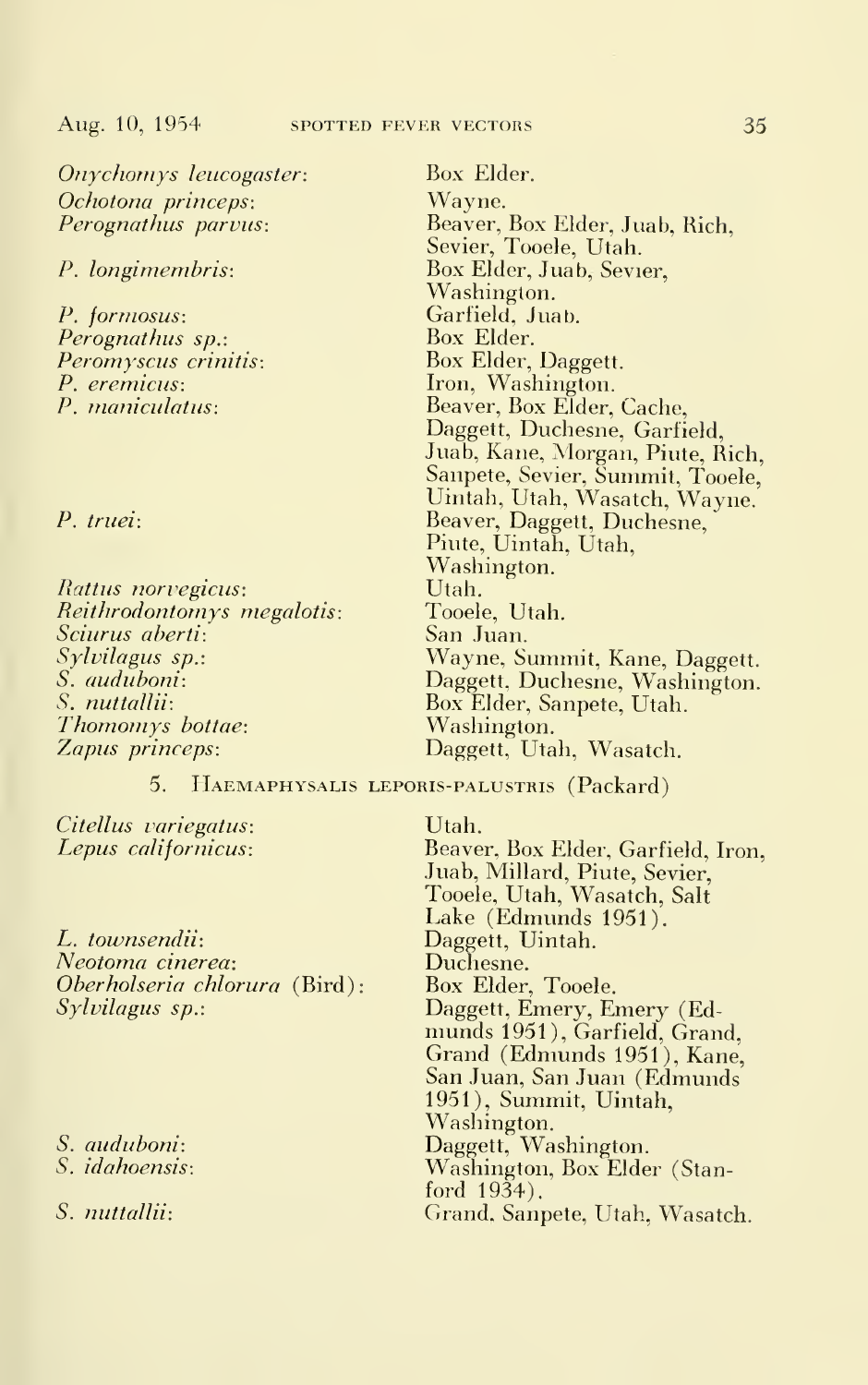#### 6. Rhipicephalis sanguineus (Latreille)

Dog: Salt Lake (Edmunds 1951), Salt Lake (Kohls and Parker 1948).

# 7. Ornithodoros parkeri Cooley

| Citellus sp.:      | Washington, (Davis 1941).   |
|--------------------|-----------------------------|
| C. lateralis:      | Wayne $(Davis 1941)$ .      |
| $Cynomys sp.$ :    | Carbon, Emery, Grand, Iron, |
|                    | Uintah (Davis 1941),        |
|                    | Daggett (in burrow).        |
| Cynomys leucurus:  | Uintah.                     |
| Gopherus agassizi: | Washington (Woodbury and    |
|                    | Hardy 1948).                |
|                    |                             |

Rocky Mountain spotted fever, Rickettsia rickettsii (Wolfback), has been listed from every county in Utah except Piute. The vector, D. andersoni, has been reported from twenty-four of the twenty-nine counties in the state. Insufficient collections and the fact that the disease may not always be identified with the place where the tick was picked up, undoubtedly accounts for the four counties from which the disease has been listed but from which the vector has not been reported. It is of interest to note that in Utah, spotted fever is most prevalent in counties where population centers border hillsides or mountainous areas and least prevalent in the desert areas of the Great Basin and Colorado River Basin region in Utah. A study of the distribution of *D. andersoni* shows a direct correlation with these facts. Comparatively few records of the tick are known from the desert areas whereas the tick appears to be rather abundant in the valleys and hillsides along and throughout the mountainous areas of the state.

### SELECTED REFERENCES

Bishopp, F. C, and H. L. Trembley, 1945. "Distribution and hosts of Certain North American Ticks." J. Parasitol. 31(1): 1-54.

Cooley, R. A., 1932. "Rocky Mountain Wood Tick." Mont. Agric. Exp. Sta. Bull. 268:1-58.

- -, 1946. "The genera Boophilus, Rhipicephalis and Haemaphysalis (Ixodidae) of the New World." Nat. Inst. of Health Bull. 187.
- -, 1938. "The genera *Dermacentor* and *Otocentor* (Ixodidae) in the United States with Studies in variation." Nat. Inst, of Health Bull. 171.